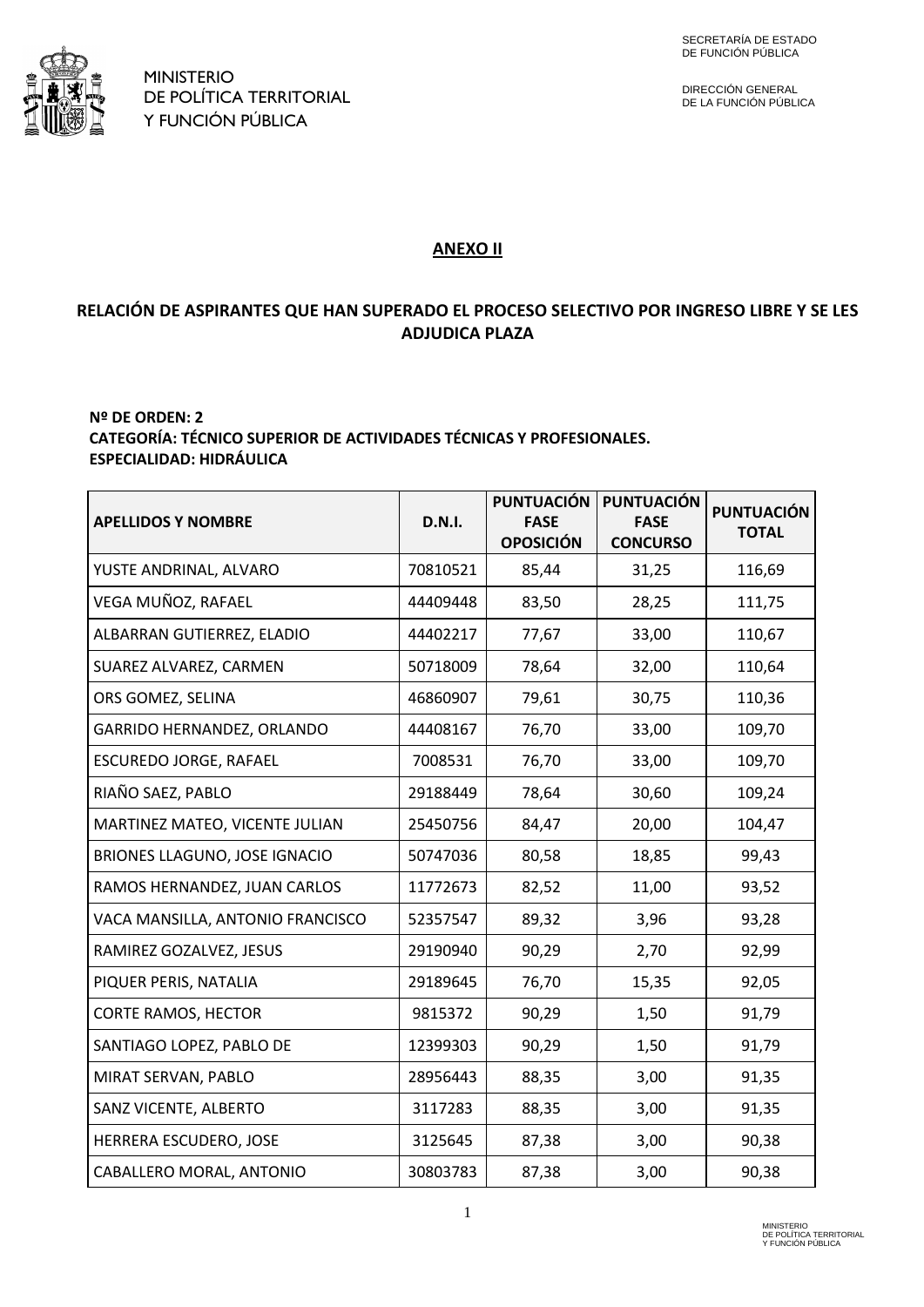

| <b>APELLIDOS Y NOMBRE</b>     | <b>D.N.I.</b> | <b>PUNTUACIÓN</b><br><b>FASE</b><br><b>OPOSICIÓN</b> | <b>PUNTUACIÓN</b><br><b>FASE</b><br><b>CONCURSO</b> | <b>PUNTUACIÓN</b><br><b>TOTAL</b> |
|-------------------------------|---------------|------------------------------------------------------|-----------------------------------------------------|-----------------------------------|
| MARTIN HERRERO, ANASTASIO     | 11770122      | 83,50                                                | 6,10                                                | 89,60                             |
| MALPARTIDA AGENJO, MANUEL     | 50079944      | 87,38                                                | 1,50                                                | 88,88                             |
| VAZQUEZ FRAGA, DIEGO          | 33348776      | 85,44                                                | 3,00                                                | 88,44                             |
| CEBRIAN JIMENEZ, MARIA TERESA | 50123989      | 85,44                                                | 2,75                                                | 88,19                             |
| ALONSO ALONSO, CARLOS         | 51447363      | 85,44                                                | 2,50                                                | 87,94                             |
| BELLANCO VAQUERO, MARIO       | 76015219      | 85,44                                                | 2,25                                                | 87,69                             |
| SALMON ANTON, IGNACIO         | 14709133      | 84,47                                                | 3,00                                                | 87,47                             |
| ROMERO GIMENO, FRANCISCO JOSE | 48310048      | 84,47                                                | 3,00                                                | 87,47                             |
| RODRIGUEZ MARCELO, MANUEL     | 52963476      | 85,44                                                | 2,00                                                | 87,44                             |
| SANCHEZ BALBUENA, PABLO       | 29440015      | 85,44                                                | 2,00                                                | 87,44                             |
| MORAN HERRERO, ANGEL CARLOS   | 9728485       | 84,47                                                | 2,10                                                | 86,57                             |
| <b>GARCIA ALONSO, JORGE</b>   | 71502139      | 83,50                                                | 3,00                                                | 86,50                             |
| VIDALES DEL CASTILLO, ELOY    | 3891472       | 83,50                                                | 3,00                                                | 86,50                             |

### **Nº DE ORDEN: 3**

# **CATEGORÍA: OFICIAL DE ACTIVIDADES TÉCNICAS Y PROFESIONALES. ESPECIALIDAD: HIDRÁULICA**

| <b>APELLIDOS Y NOMBRE</b>         | <b>D.N.I.</b> | <b>PUNTUACIÓN</b><br><b>FASE</b><br><b>OPOSICIÓN</b> | <b>PUNTUACIÓN</b><br><b>FASE</b><br><b>CONCURSO</b> | <b>PUNTUACIÓN</b><br><b>TOTAL</b> |
|-----------------------------------|---------------|------------------------------------------------------|-----------------------------------------------------|-----------------------------------|
| RAMIREZ ALCANTARA, VICENTE        | 52359522      | 91,03                                                | 28,60                                               | 119,63                            |
| BALLESTEROS BAEZ, JOSE ANTONIO    | 2624490       | 87,18                                                | 32,25                                               | 119,43                            |
| LUCAS CUESTA, JOSE ANTONIO DE     | 71436610      | 83,33                                                | 31,50                                               | 114,83                            |
| SERRANO CABELLO, FRANCISCO DAMIAN | 79305061      | 84,62                                                | 22,04                                               | 106,66                            |
| NIETO LUQUE, JOSE                 | 79309924      | 85,90                                                | 20,17                                               | 106,07                            |
| DOMINGUEZ MORCILLO, REBECA        | 76112828      | 83,33                                                | 22,57                                               | 105,90                            |
| DIAZ ESCOBAR, SAMUEL              | 34771150      | 83,33                                                | 20.75                                               | 104,08                            |
| ESTEBAN FLECHA, JESUS MARIA       | 76248254      | 91,03                                                | 12,75                                               | 103,78                            |
| MESA HERNANDEZ, SERAFIN           | 6987610       | 83,33                                                | 19,64                                               | 102,97                            |
| <b>QUIJADA CAMPOS, JAVIER</b>     | 76131575      | 82,05                                                | 20,62                                               | 102,67                            |
| RODRIGUEZ VILLAR, SARA            | 3884718       | 92,31                                                | 8,50                                                | 100,81                            |
| MUÑOZ SANCHEZ, ALBERTO            | 4219626       | 84,62                                                | 16,17                                               | 100,79                            |